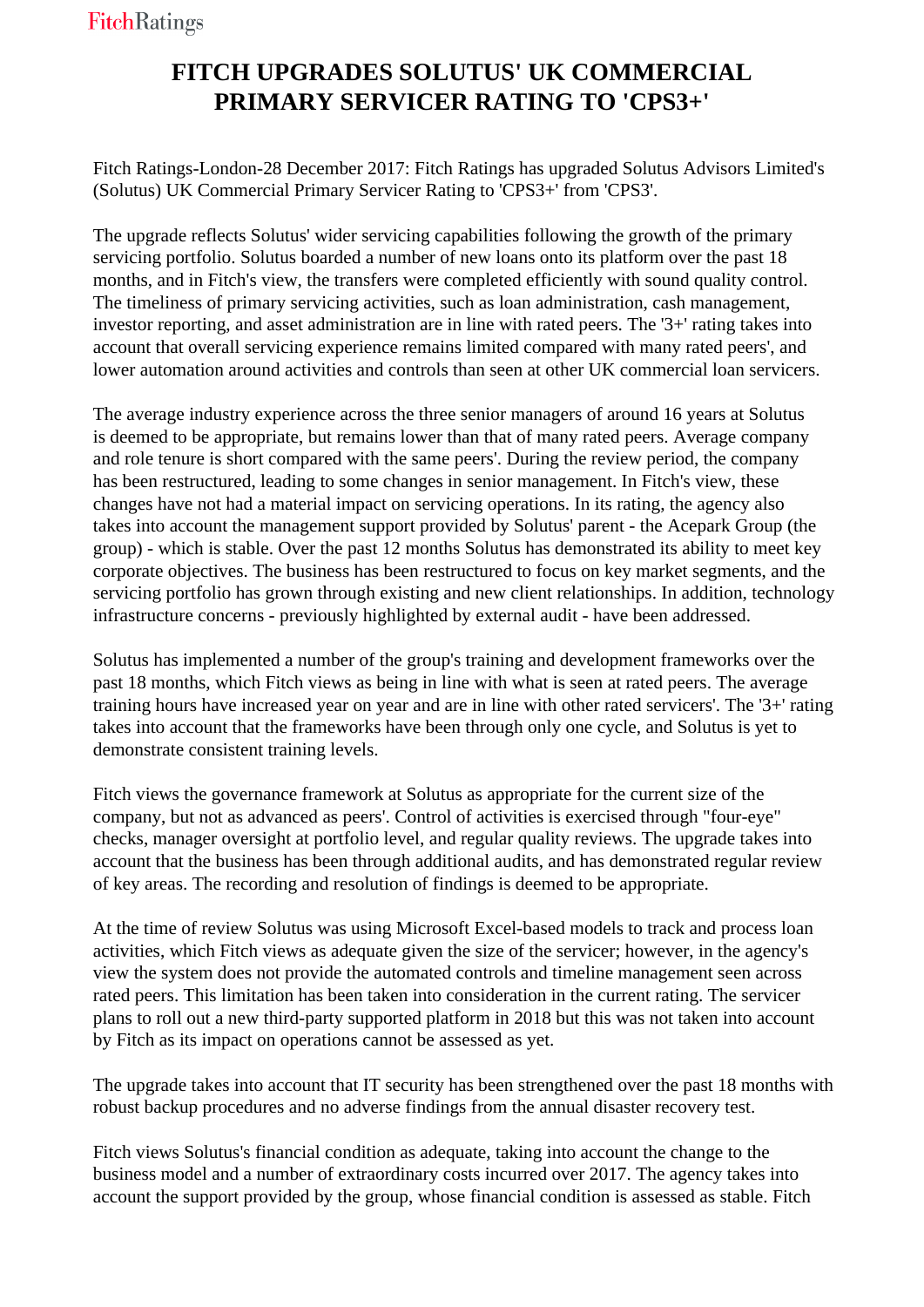also takes into consideration in its rating analysis the operational support provided by the group in the areas of HR, training, IT, and finance, as these resources largely offset key person risk at servicer level and imply a wider range of knowledge and expertise than are available to the servicer.

 Solutus's UK primary servicing portfolio consists of 22 loans (2016: 15 loans), with 74 associated properties (2016: 41) and a value of GBP1.1 billion (2016: GBP502 million). Two loans within the portfolio are securitised by 14 associated properties at a value of GBP283 million.

 The rating action commentary is based on information provided to Fitch as of 15 September 2017, unless stated otherwise.

 The servicer rating is based on the methodology described in 'Rating Criteria for Rating Loan Servicers' dated 23 February 2017, which included a comparison of similar UK servicers as part of the review process.

Contact:

 Primary Analyst Anna Christy Associate Director +44 20 3530 1860 Fitch Ratings Limited 30 North Colonnade London E14 5GN

 Secondary Analyst Jessica Buntin Associate Director +44 20 3530 1555

 Committee Chairperson Sanja Paic, CFA Senior Director +44 20 3530 1282

 Media Relations: Athos Larkou, London, Tel: +44 203 530 1549, Email: athos.larkou@fitchratings.com.

## Additional information is available on www.fitchratings.com

ALL FITCH CREDIT RATINGS ARE SUBJECT TO CERTAIN LIMITATIONS AND DISCLAIMERS. PLEASE READ THESE LIMITATIONS AND DISCLAIMERS BY FOLLOWING THIS LINK: HTTPS://WWW.FITCHRATINGS.COM/UNDERSTANDINGCREDITRATINGS. IN ADDITION, RATING DEFINITIONS AND THE TERMS OF USE OF SUCH RATINGS ARE AVAILABLE ON THE AGENCY'S PUBLIC WEB SITE AT WWW.FITCHRATINGS.COM. PUBLISHED RATINGS, CRITERIA, AND METHODOLOGIES ARE AVAILABLE FROM THIS SITE AT ALL TIMES. FITCH'S CODE OF CONDUCT, CONFIDENTIALITY, CONFLICTS OF INTEREST, AFFILIATE FIREWALL, COMPLIANCE, AND OTHER RELEVANT POLICIES AND PROCEDURES ARE ALSO AVAILABLE FROM THE CODE OF CONDUCT SECTION OF THIS SITE. DIRECTORS AND SHAREHOLDERS RELEVANT INTERESTS ARE AVAILABLE AT HTTPS://WWW.FITCHRATINGS.COM/SITE/ REGULATORY. FITCH MAY HAVE PROVIDED ANOTHER PERMISSIBLE SERVICE TO THE RATED ENTITY OR ITS RELATED THIRD PARTIES. DETAILS OF THIS SERVICE FOR RATINGS FOR WHICH THE LEAD ANALYST IS BASED IN AN EU-REGISTERED ENTITY CAN BE FOUND ON THE ENTITY SUMMARY PAGE FOR THIS ISSUER ON THE FITCH WEBSITE.

Copyright © 2017 by Fitch Ratings, Inc., Fitch Ratings Ltd. and its subsidiaries. 33 Whitehall Street, NY, NY 10004. Telephone: 1-800-753-4824, (212) 908-0500. Fax: (212) 480-4435. Reproduction or retransmission in whole or in part is prohibited except by permission. All rights reserved. In issuing and maintaining its ratings and in making other reports (including forecast information), Fitch relies on factual information it receives from issuers and underwriters and from other sources Fitch believes to be credible. Fitch conducts a reasonable investigation of the factual information relied upon by it in accordance with its ratings methodology, and obtains reasonable verification of that information from independent sources, to the extent such sources are available for a given security or in a given jurisdiction. The manner of Fitch's factual investigation and the scope of the third-party verification it obtains will vary depending on the nature of the rated security and its issuer, the requirements and practices in the jurisdiction in which the rated security is offered and sold and/or the issuer is located, the availability and nature of relevant public information, access to the management of the issuer and its advisers, the availability of pre-existing third-party verifications such as audit reports, agreed-upon procedures letters, appraisals, actuarial reports, engineering reports, legal opinions and other reports provided by third parties, the availability of independent and competent third- party verification